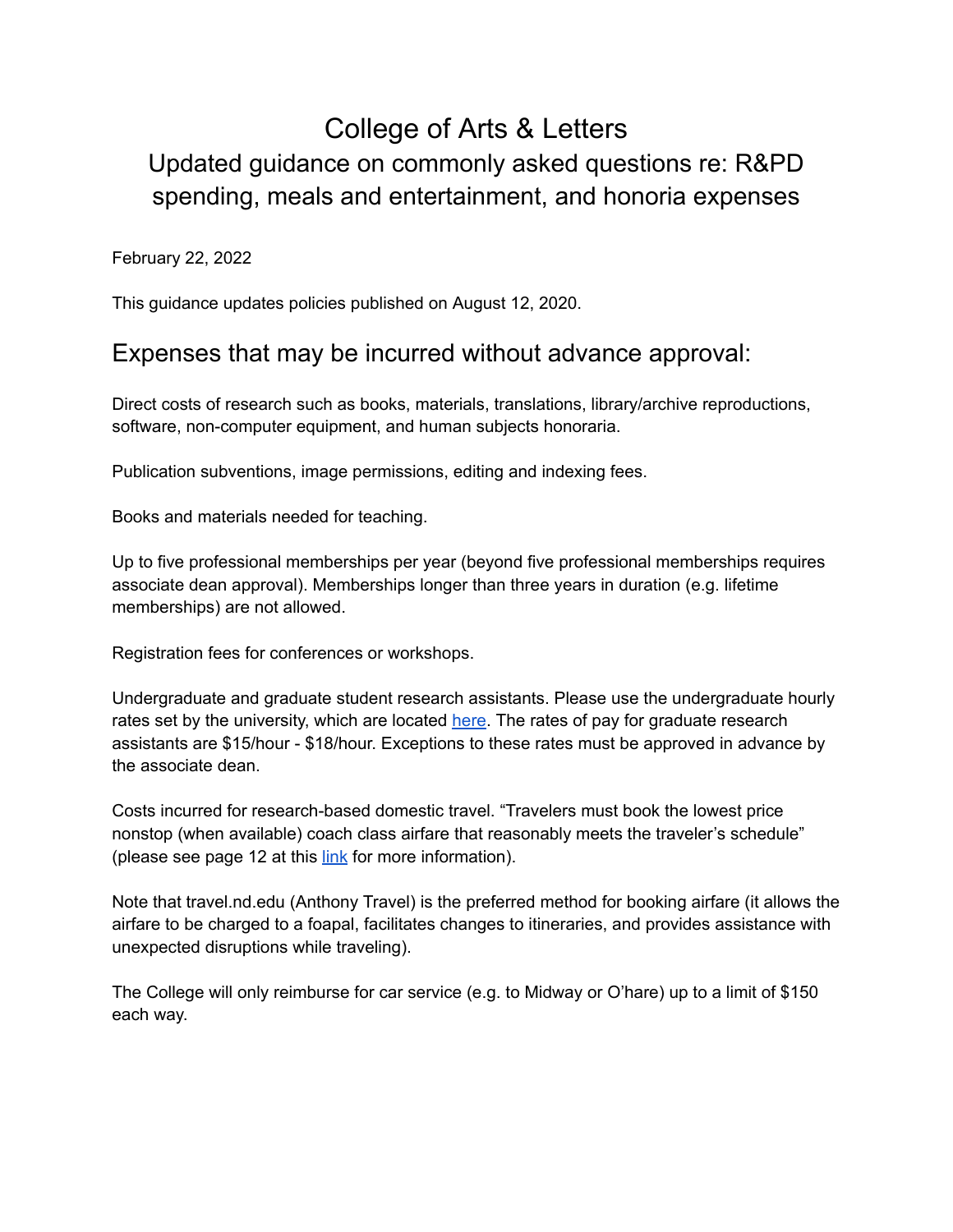# Technology Purchasing Guidance

All technology purchases must be made through BuyND. Reimbursement for technology purchases outside of BuyND requires prior approval from the IT Director for the College of Arts and Letters. Requests can be initiated by submitting the [Technology](https://nd.service-now.com/nd_portal?id=sc_cat_item&sys_id=5b18c8e51b5e28109a56ea866e4bcb21) Purchasing Assistance form.

The following technology purchases **must** be made via ALCO: computers, mobile devices, servers of any form factor, docking stations, and laptop batteries; software and information systems; printers of any kind; network devices (including networked storage); and television, audiovisual and projection equipment.

The following items may be independently purchased through BuyND without going through ALCO: mice, keyboards, Apple Pencils, monitors, webcams and cameras, external hard drives (that will never be used as the sole/primary location to store or back up data), standalone scanners, adapters, cables, surge protectors & Uninterruptible Power Supplies, and non-laptop batteries (e.g. AA's, AAA's, etc.).

For more detailed information on technology purchasing guidance, please refer to [this](https://nd.service-now.com/nd_portal?id=kb_article_view&sysparm_article=KB0024060) KB [Article.](https://nd.service-now.com/nd_portal?id=kb_article_view&sysparm_article=KB0024060)

### Expenses that require prior authorization

Until further notice, University-related international travel must be approved in advance by a vice president or dean. In addition, all international travel must be registered at <https://ndi-tr.nd.edu/>.

Hiring of any temporary staff or staff positions. These must be coordinated in advance through the Senior Director, Finance and Administration (Michelle LaCourt, [mlacourt@nd.edu](mailto:mlacourt@nd.edu); 574-631-7340).

## Expenses that continue to be prohibited

- Supplies for home use.
- Non-student workers (including former students, spouses of grad students, etc.). If you are interested in hiring temporary staff that are former students, spouses of graduate students, etc please reach out to Michelle LaCourt, Sr. Director of Finance and Administration in advance (per the temporary staff language in Expenses that require prior authorization).

### Honoraria

The following suggested limits are for in-person presentations. For virtual (Zoom, etc.) presentations, the limits are 60% of the in-person rates.